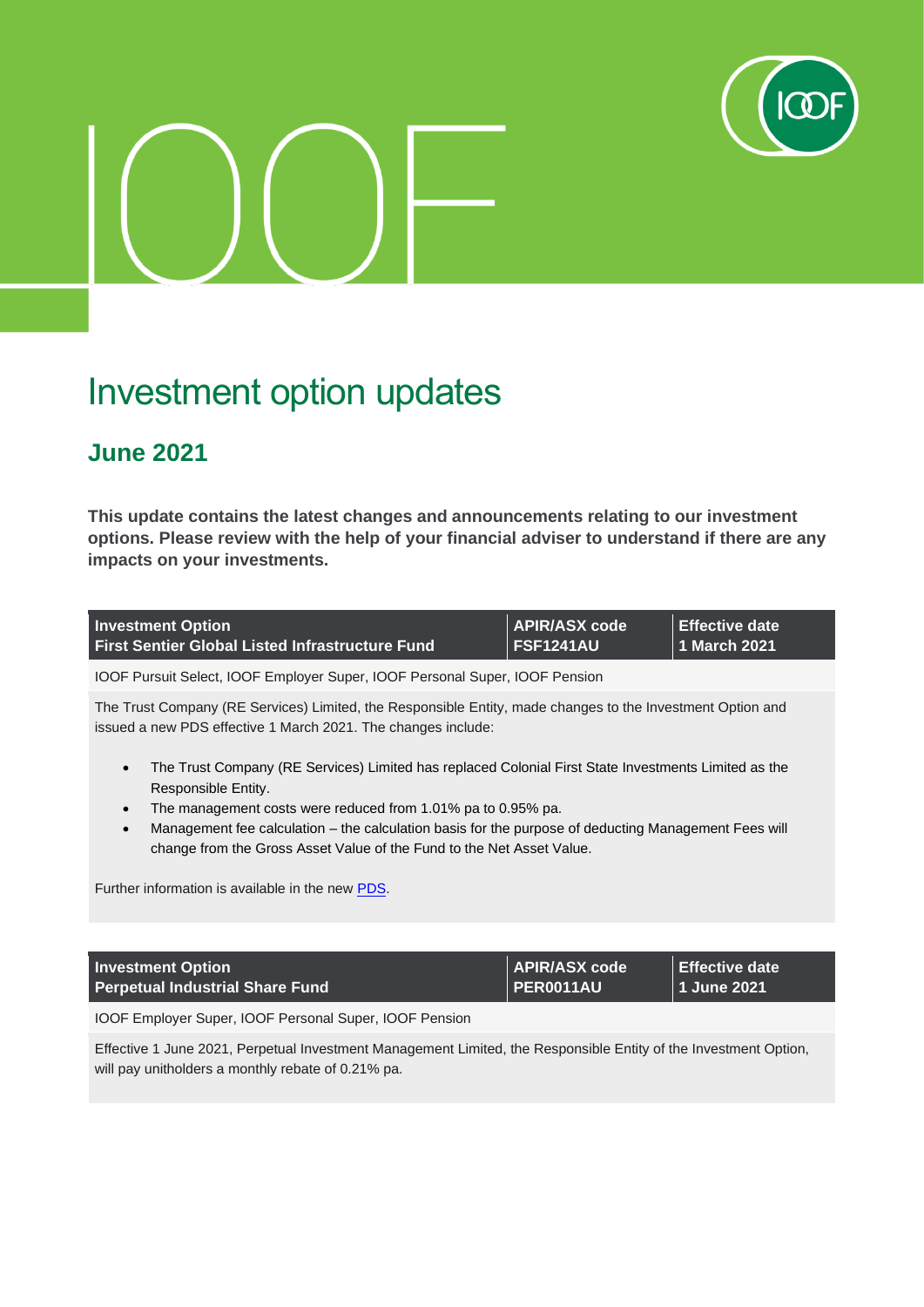| <b>Investment Option</b>                               | APIR/ASX code    | Effective date |
|--------------------------------------------------------|------------------|----------------|
| <b>Stewart Investors Worldwide Sustainability Fund</b> | <b>FSF1675AU</b> | 1 June 2021    |

The Trust Company (RE Services) Limited, the Responsible Entity, made changes to the Investment Option and issued a new PDS effective 1 June 2021. The changes include:

- The Trust Company (RE Services) Limited has replaced Colonial First State Investments Limited as the Responsible Entity.
- The management costs were reduced from 0.82% pa to 0.75% pa.
- Management fee calculation the calculation basis for the purpose of deducting Management Fees will change from the Gross Asset Value of the Fund to the Net Asset Value.

Further information is available in the new [PDS.](https://www.ioof.com.au/__data/assets/pdf_file/0008/436814/2021-06-01-Stewart-Investors-Worldwide-Sustainability-Fund-PDS.pdf)

| <b>Investment Option</b>              | APIR/ASX code    | Effective date |
|---------------------------------------|------------------|----------------|
| <b>BlackRock Tactical Growth Fund</b> | <b>PWA0822AU</b> | 11 June 2021   |

IOOF Pursuit Select, IOOF Employer Super, IOOF Personal Super, IOOF Pension

Effective 1 June 2021, BlackRock Tactical Growth Fund changed its name to BlackRock Tactical Growth Fund – Class D Units.

Further information is available in the new [PDS.](https://www.ioof.com.au/__data/assets/pdf_file/0003/436809/2021-06-01-BlackRock-Tactical-Growth-Fund-PDS.pdf)

| APIR/ASX code<br><b>Effective date</b><br><b>Investment Option</b>                                             |  |
|----------------------------------------------------------------------------------------------------------------|--|
|                                                                                                                |  |
| $\overline{\phantom{a}}$ PER0556AU<br>  1 June 2021<br><b>Perpetual Diversified Real Return Fund Class W \</b> |  |

IOOF Pursuit Select, IOOF Employer Super, IOOF Personal Super, IOOF Pension

A ne[w PDS](https://www.ioof.com.au/__data/assets/pdf_file/0007/436813/2021-06-01-Perpetual-PDS.pdf) was issued on 1 June 2021 for Perpetual Diversified Real Return Fund Class W. The investment approach and investment guidelines were updated. A summary of changes is available [here.](https://www.ioof.com.au/__data/assets/pdf_file/0005/436811/2021-06-01-Perpetual-changes.pdf)

The "Estimated Transaction Costs and Current Buy/Sell Spread[" flyer](https://www.ioof.com.au/__data/assets/pdf_file/0006/436812/2021-06-01-Perpetual-costs-flyer.pdf) was also updated. This is incorporated information which forms part of the PDS and should be read in conjunction with that document.

| <b>Investment Option</b>        | APIR/ASX code            | Effective date |
|---------------------------------|--------------------------|----------------|
| <b>Munro Global Growth Fund</b> | $\blacksquare$ MUA0002AU | 28 May 2021    |

IOOF Pursuit Select, IOOF Employer Super, IOOF Personal Super, IOOF Pension

A supplementary PDS was issued on 28 May 2021 for the Munro Global Growth Fund to incorporate changes to the investment strategy.

Further information is availabl[e here.](https://www.ioof.com.au/__data/assets/pdf_file/0011/436808/2021-05-28-Munro-Global-Growth-Fund-PDS.pdf)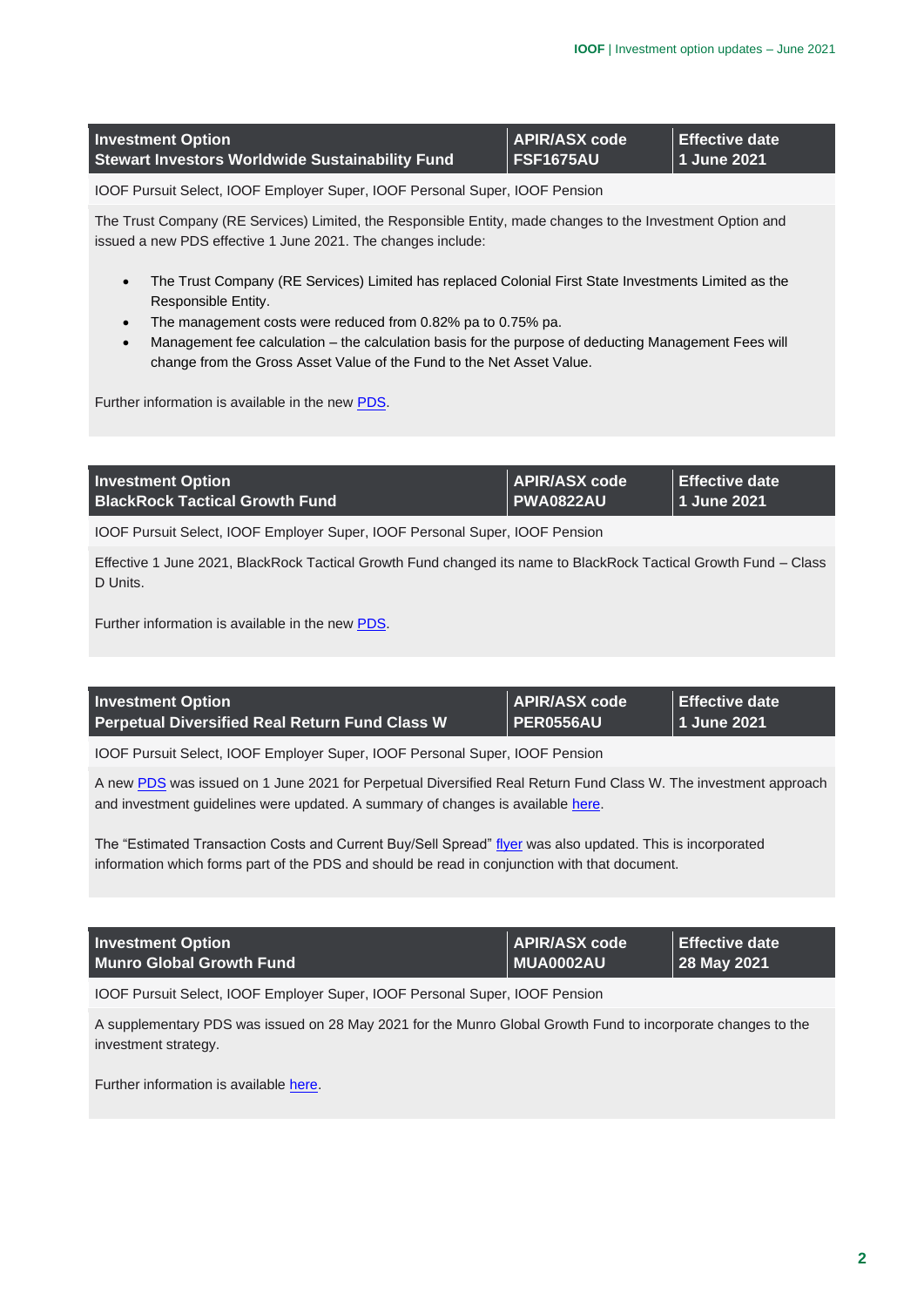| <b>Investment Option</b>       | APIR/ASX code            | <b>LEffective date</b> |
|--------------------------------|--------------------------|------------------------|
| <b>Ardea Real Outcome Fund</b> | $\blacksquare$ HOW0098AU | 22 June 2021           |

Effective 22 June 2021, a new PDS was issued with various changes to the Investment Option. Changes were made to the following:

- Portfolio duration
- Inflation duration
- Currency hedging
- Strategic asset allocations and derivative limits
- Allowable Global Bond Exposure
- Fixed interest definition
- Cash definition
- Change to repurchase agreement proceeds cash definition inclusion

Further information is availabl[e here](https://www.ioof.com.au/__data/assets/pdf_file/0003/436818/2021-06-22-Ardea-Real-Outcome-Fund-investor-notice.pdf) and in the Investment Option's new [PDS.](https://www.ioof.com.au/__data/assets/pdf_file/0004/436819/2021-06-22-Ardea-Real-Outcome-Fund-PDS.pdf)

| <b>APIR/ASX</b> code<br><b>Investment Option</b><br>$ $ COL0001AU $ $<br><b>Charter Hall Maxim Property Securities Fund</b> | Effective date<br>9 June 2021 |
|-----------------------------------------------------------------------------------------------------------------------------|-------------------------------|
|-----------------------------------------------------------------------------------------------------------------------------|-------------------------------|

IOOF Pursuit Select, IOOF Employer Super, IOOF Personal Super, IOOF Pension

Effective 9 June 2021, the management fee for the Charter Hall Maxim Property Securities Fund was reduced from 0.95% pa to 0.85% pa. A new [PDS](https://www.ioof.com.au/__data/assets/pdf_file/0011/436817/2021-06-07-Charter-Hall-Maxim-Securities-Fund-PDS.pdf) was also issued.

Further information is availabl[e here.](https://www.ioof.com.au/__data/assets/pdf_file/0010/436816/2021-06-07-Charter-Hall-Maxim-investor-notice.pdf)

| <b>Investment Option</b>                       | <b>APIR/ASX code</b> | Effective date |
|------------------------------------------------|----------------------|----------------|
| <b>Capital Group New Perspective Fund (AU)</b> | <b>CIM0006AU</b>     | 1 June 2021    |

IOOF Pursuit Select, IOOF Employer Super, IOOF Personal Super, IOOF Pension

Capital Group Investment Management Limited, the Responsible Entity of the Investment Option, issued a new PDS effective 1 June 2021 to amend the risk section by including information about sustainability risks.

Further information is available in the new [PDS.](https://www.ioof.com.au/__data/assets/pdf_file/0004/436810/2021-06-01-Capital-Group-New-Perspective-Fund-PDS.pdf)

| <b>Investment Option</b><br><b>Macquarie Professional Series Global Alternatives</b><br><b>Fund</b> | <b>APIR/ASX code</b><br>  MAQ7578AU | <b>Effective date</b><br>1 June 2021 |
|-----------------------------------------------------------------------------------------------------|-------------------------------------|--------------------------------------|
| Pursuit Select, IOOF Employer Super, IOOF Personal Super, IOOF Pension                              |                                     |                                      |

Effective 1 June 2021, one of the underlying funds in which the Investment Option invests in was replaced.

Further information is availabl[e here.](https://www.ioof.com.au/__data/assets/pdf_file/0006/437964/2021-06-01-Macquarie-Professional-Series-Global-Alternatives-Fund.pdf)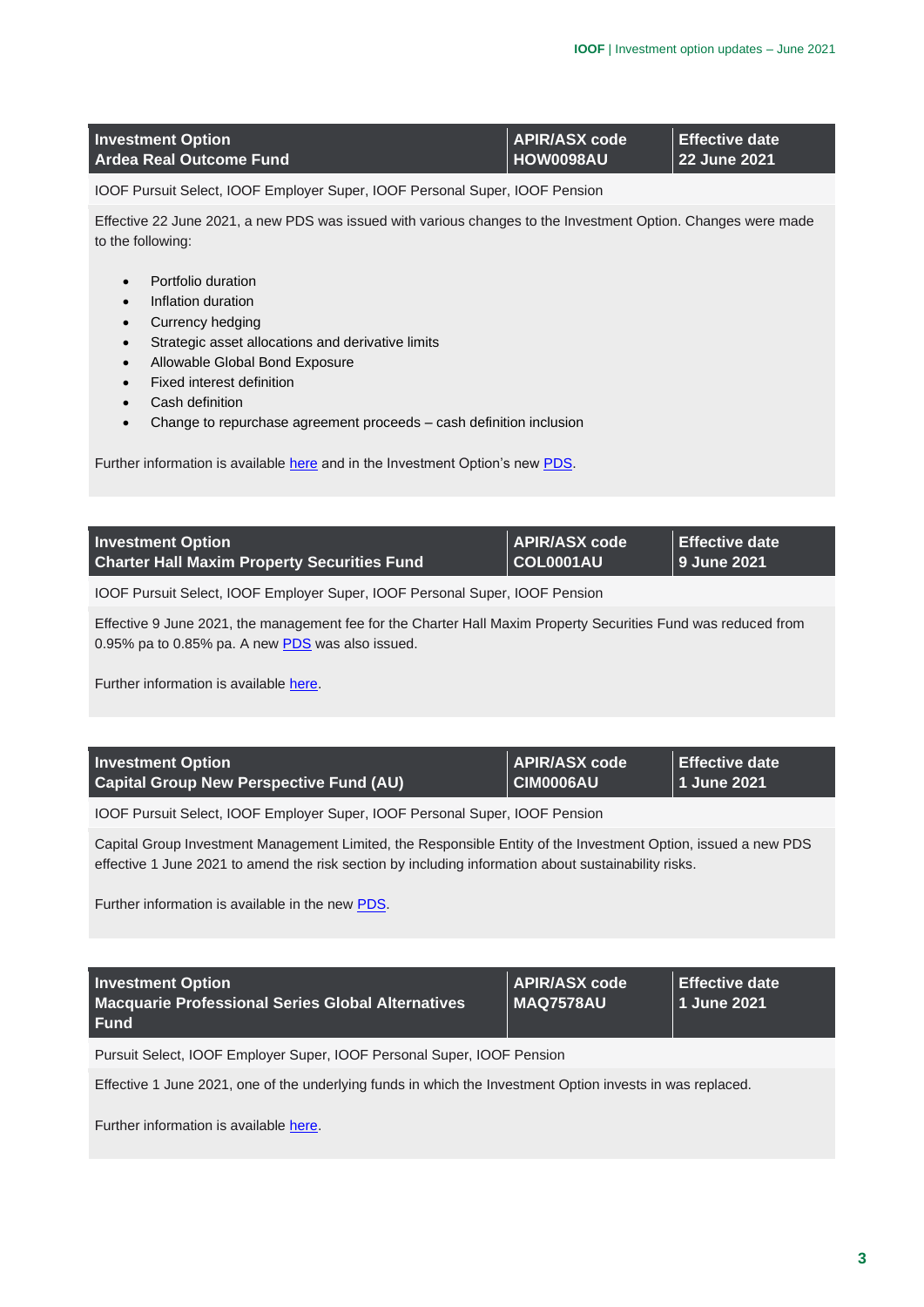| <b>Investment Option</b>                      | APIR/ASX code    | Effective date |
|-----------------------------------------------|------------------|----------------|
| <b>Partners Group Global Multi-Asset Fund</b> | <b>ETL0431AU</b> | 1 June 2021    |

Equity Trustees Limited, the responsible entity, will be making changes to the structure of the Partners Group Multi-Asset Fund effective around 1 July 2021.

Further information is availabl[e here.](https://www.ioof.com.au/__data/assets/pdf_file/0008/437957/2021-06-01-Partners-Group-update.pdf)

| <b>Investment Option</b>                            | APIR/ASX code    | Effective date |
|-----------------------------------------------------|------------------|----------------|
| <b>Australian Ethical Balanced Fund (Wholesale)</b> | <b>ETL8171AU</b> | 17 June 2021   |

IOOF Pursuit Select, IOOF Employer Super, IOOF Personal Super, IOOF Pension

Effective 1 June 2021, the management cost of Australian Ethical Balanced Fund (Wholesale) reduced from 0.94% pa to 0.85% pa.

| <b>Investment Option</b>                      | APIR/ASX code    | Effective date |
|-----------------------------------------------|------------------|----------------|
| <b>BNP Paribas Environmental Equity Trust</b> | <b>ETL8171AU</b> | 7 June 2021    |

IOOF Pursuit Select, IOOF Employer Super, IOOF Personal Super, IOOF Pension

Effective 7 June 2021, the name and investment manager for the Investment Option changed.

| APIR code | <b>Previous name</b>                                       | New name                          | Old manager                                                 | <b>New manager</b>                       |
|-----------|------------------------------------------------------------|-----------------------------------|-------------------------------------------------------------|------------------------------------------|
| ETL8171AU | <b>BNP Paribas</b><br>Environmental<br><b>Equity Trust</b> | Impax Sustainable<br>Leaders Fund | <b>BNP Paribas Asset</b><br>Management Australia<br>Limited | Impax Asset<br><b>Management Limited</b> |

Further information is availabl[e here.](https://www.ioof.com.au/__data/assets/pdf_file/0009/436815/2021-06-07-BNP-Paribas-Environmental-Trust-notice.pdf)